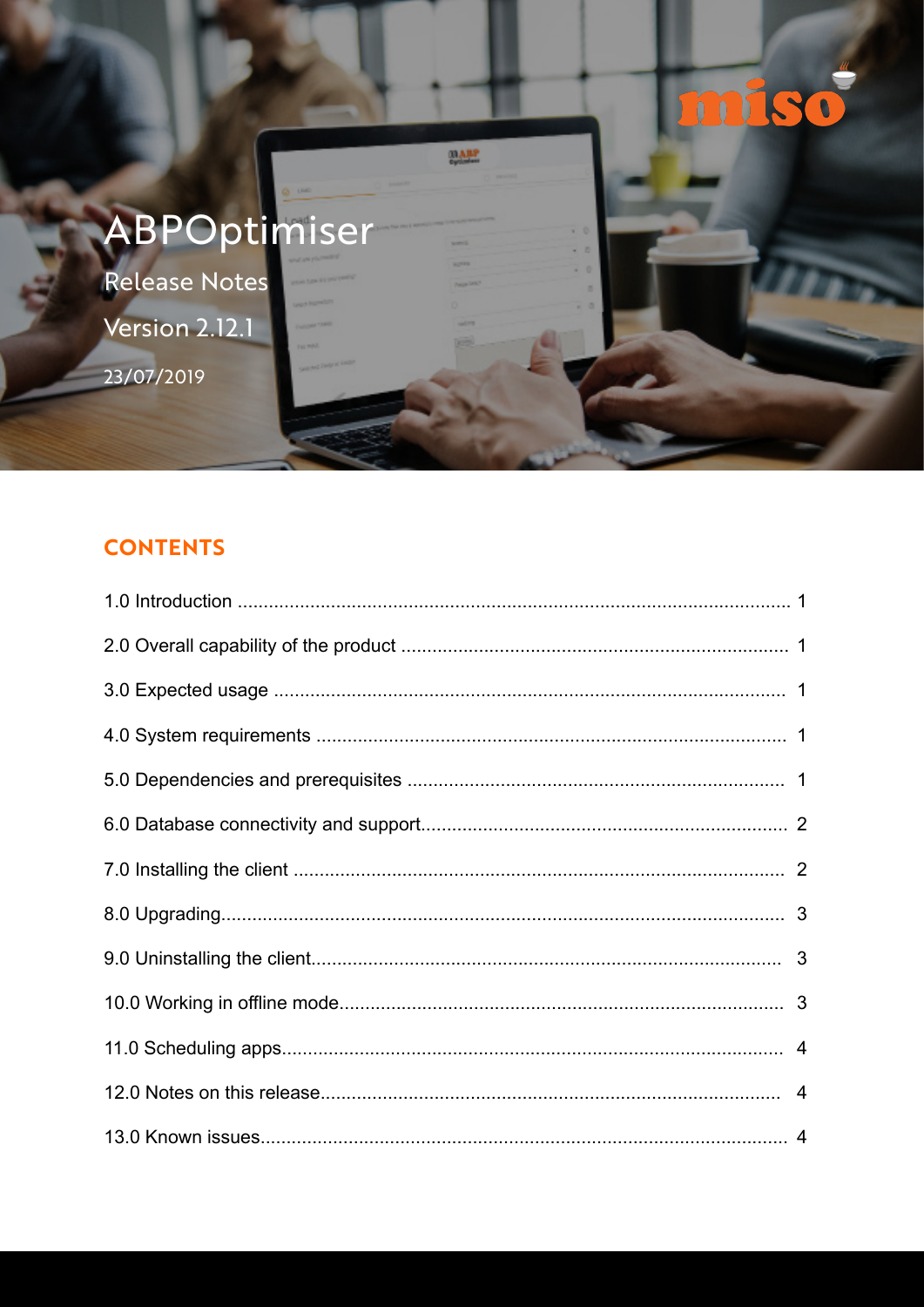# 1.0 INTRODUCTION

This document provides information about the processes, requirements and known issues that are relevant to:

• DataFlow ABPOptimiser V2.12.1

## 2.0 OVERALL CAPABILITY OF THE PRODUCT

ABPOptimiser 2.12.1 (ABPO) consumes native CSV files from Ordnance Survey's AddressBase Premium data product and outputs the layers to .TAB, .SHP and .CSV files.

ABPO can manage full supply or Change Only Updates (COUs).

## 3.0 EXPECTED USAGE

ABPO is expected to be used by data users who understand the basic properties of the OS AddressBase Premium product.

It can be used for regular area updates. It is not expected to be used for database loading, unless a Database module is licensed.

# 4.0 SYSTEM REQUIREMENTS

This product has been tested on the following Operating Systems:

- Windows 10
- Windows 8.1
- Windows 7

The following minimum hardware specification is recommended:

- 8Gb RAM
- 4 core availability

## 5.0 DEPENDENCIES AND PREREQUISITES

ABPO requires a valid and current FME licence in order to run. The FME licence can be fixed or floating in nature.

Minimum FME requirements:

• FME Professional version 2017.0.1.1 (Build 17291)

Customers who have current InterpOSe maintenance have access to a specific ABPO App that includes a bound copy of FME. This copy of FME cannot be used for anything other than powering the Topo and ABP Optimisers.

ABPO version 2.12.1 is only supported on the Dataflow Player v2.10 and above. This will need to be updated before attempting to licence or run the module.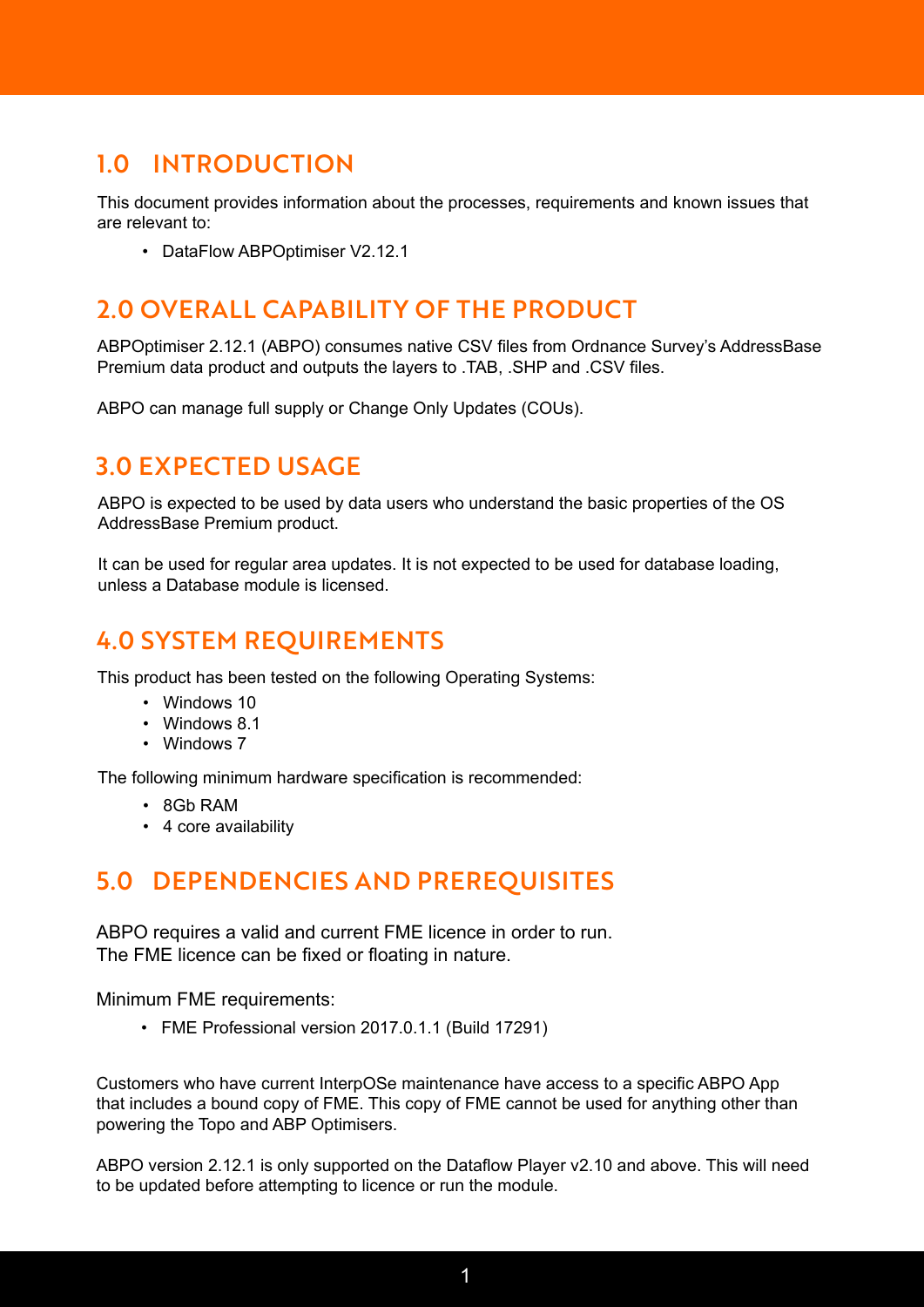## 6.0 DATABASE CONNECTIVITY AND SUPPORT

ABPO does not read or write to databases.

# 7.0 INSTALLING THE CLIENT

#### 7.1 Requirements

• An internet connection will be required for the initial installation and login process.

• Local administrator rights are required during the initial installation. Once completed, DataFlow can be used as needed by users with restricted access rights.

#### 7.2 Installation Process

- 1. Download the DataFlow Player through the DataFlow Store.
	- *The user will need to log into their misoportal account in order to access the download area.*
- 2. Launch the installer.
- 3. Once installed, launch the DataFlow Player.
- 4. The user can then log into DataFlow using their misoportal account credentials.
	- *Initial launch may take a few minutes while the Player configures.*
- 5. DataFlow will automatically check for any necessary updates.
	- *If updates are available, DataFlow will ask whether or not the user wishes to proceed with their installation (see 'Upgrading' guidance below).*
- 6. The Player is now ready for use.

#### 7.3 Requirements

- 1. Download the DataFlow Player and launch as stated above.
- 2. Select the 'Options' button to browse to and confirm the custom installation location.
- 3. Once installed, launch the DataFlow Player.
- 4. The user can then log into DataFlow using their misoportal account credentials.
	- *Initial launch may take a few minutes while the Player configures.*
- 5. DataFlow will automatically check for any necessary updates.

*• If updates are available, DataFlow will ask whether or not the user wishes to proceed with their installation (see 'Upgrading' guidance below).*

6. The Player is now ready for use.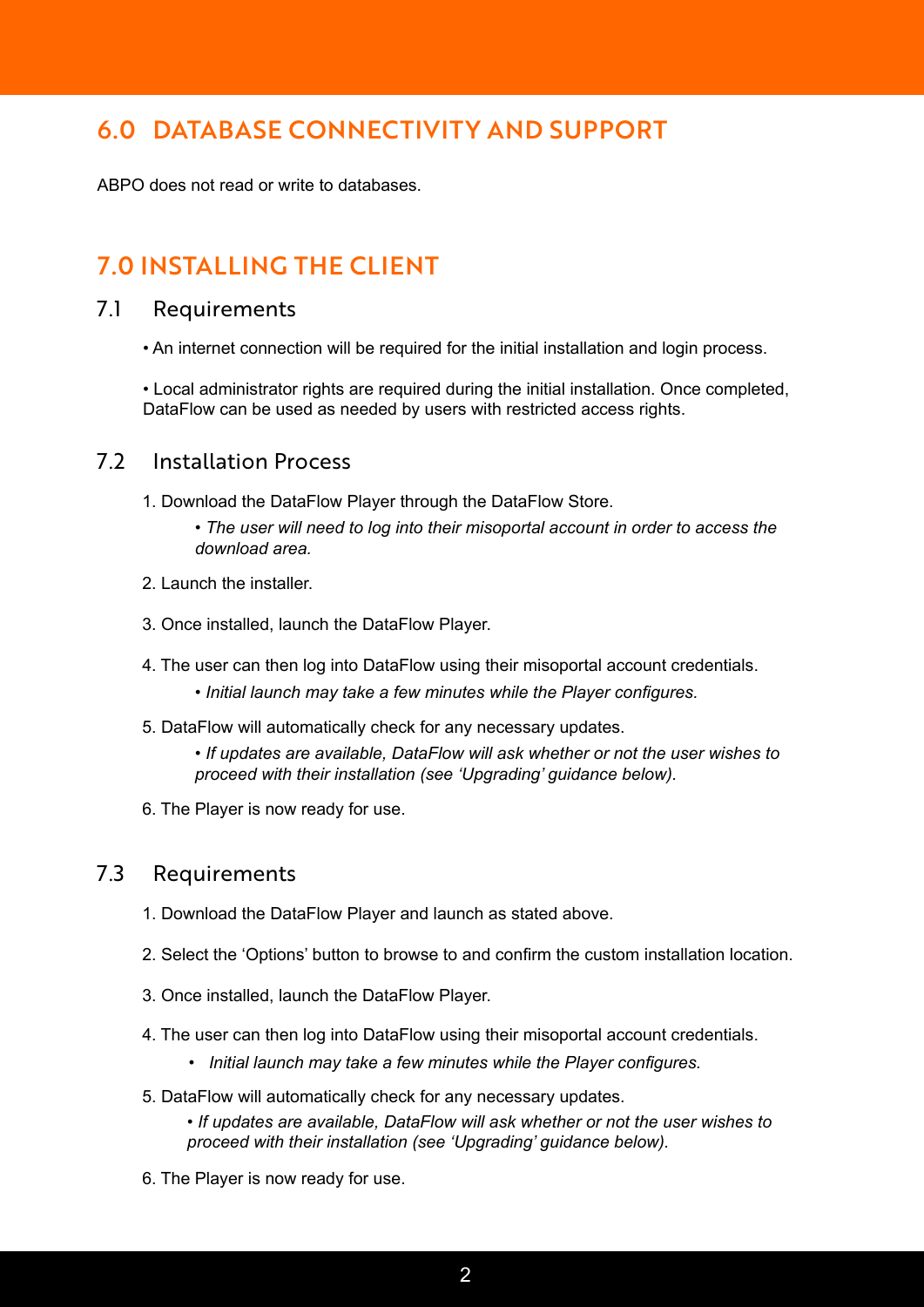# 8.0 UPGRADING

The DataFlow Player contains an updater which checks for updates to the Player on login whilst in online mode.

Installation of updates requires Local Admin Rights. If updates are available, the user will be asked to confirm whether they have the required Local Admin Rights to perform installation.

## 8.1 Users with Local Admin Rights

To install updates, follow the instructions when logging in.

#### 8.2 Requirements

All DataFlow Apps and Modules have been designed so that an ICT Administrator can download the application, test it and then apply it.

1. The ICT Administrator uses the User credentials to download the Player and the App.

2. The ICT Administrator tests the Player, App and Module. This will download an encrypted zip file containing the update files. In order to access this, please contact Miso.

3. The ICT Administrator wraps the Player, App and Module and applies it to the desktop using the Dataflow Player.

4. The User logs on and authenticates.

## 9.0 UNINSTALLING THE CLIENT

- 1. Uninstall DataFlow using **Programs and Features** within the **Control Panel.**
- 2. Manually remove any files that remain after uninstalling. Default installation location:
	- a. Navigate to the following location: C:\Apps\miso
	- b. Delete the two folders: C:\Apps\miso\DataFlow and: C:\Apps\miso\FME

## 10.0 WORKING IN OFFLINE MODE

#### 10.1 Getting Offline

Offline Mode can be used when a persistent internet connection in not possible. This requires a user-specific offline code which can be requested using the email address associated with the user misoportal account here:

https://misostore.misoportal.com/player/services/getOfflineCode

To use DataFlow in offline mode:

- 1. Launch DataFlow
- 2. Select 'Always Offline Code' to reveal further options
- 3. Enter offline code and log into DataFlow to launch the application